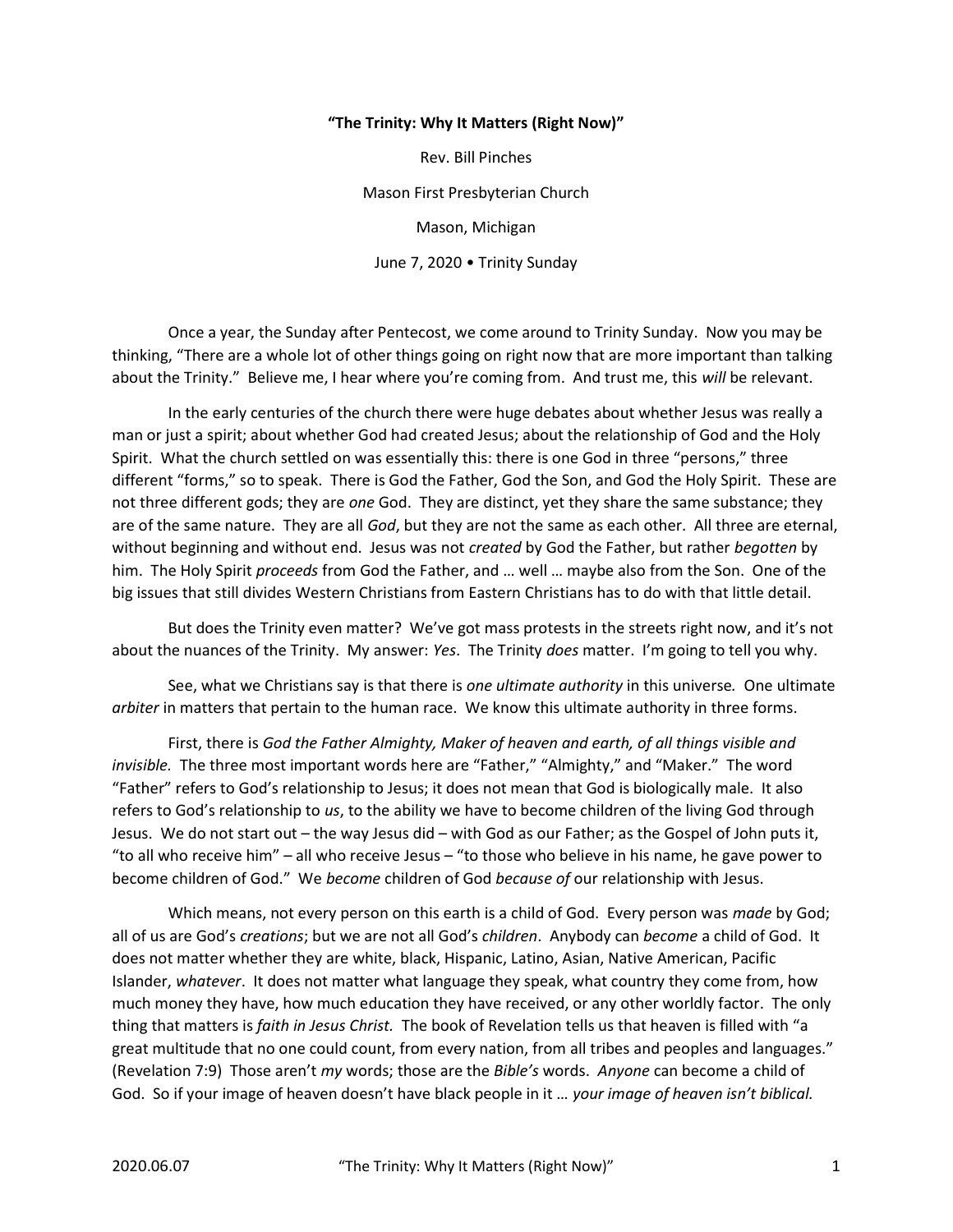The word "Almighty" means that God's got the power. He's in charge. We may have power in various forms here on earth. Some of you have authority over your employees, or authority over the children in your classroom. But there is one being to whom  $all$  of us are subject to – whether we are willing to recognize it or not. God's got way more power than all of us put together, no matter what our job is, no matter how important we think we are. I'll have more to say about that in a few minutes.

God is also the *creator* of all things. Every human on the face of this planet was made by God, and – so Genesis tells us – in the image of God. "God created humankind in his image; in the image of God he created them; male and female he created them." (Genesis 1:27) If you're male, you were created in the image of God. If you're female, you too were created in the image of God. If you're white, you were created in the image of God. If you're black, you too were created in the image of God. God doesn't have a body; but if God did, it would be male and female, white and black, and everything else. That's what the Bible says - isn't it? "In the image of God he created them." Lot of people think that God looks like a white man. The truth is that God looks like everyone. Or, rather, that everyone looks like God. The staff in a Chinese restaurant – they were made in the image of God. The staff in a Mexican restaurant – they were made in the image of God. When you see a black man walking down a Lansing street, or you interact with your black female colleague at work, you better believe it: they were made in the image of God. All the footage we've been seeing the past couple weeks, the protestors, the police, the blacks, the whites, every single person – they were all made in the image of God.

 So why can't we all get along? Why do some whites not see the image of God in people whose skin is a different color? Why do some people deny a fundamental truth about our shared humanity?

 On a lighter note: God also made the sun, the moon, the stars, the planets, the solar systems, the galaxies. God made the mountains and the forests, the rivers and the plains. God made the birds of the air, the fish of the sea, all the land animals great and small. God made my dog and the squirrels he likes to chase. And the angels too. All the invisible beings in the spiritual realm. God made it all.

Except: not Jesus. God did not *create* Jesus. Jesus existed with God in the very beginning. He was begotten by God before time began. He is the eternal Word of God. This Word became flesh and dwelt among us. He lived a human life; he died a human death. During his time on earth he helped many people who were suffering, and he taught many things. What he taught – those words are not human words. Those words are God's words. When he said, "Blessed are those who hunger and thirst for righteousness," that wasn't just a human talking. That was God talking. When he chastised the Pharisees for neglecting justice and the love of God, that was God talking. When he said, "Whatever you wish that others would do to you, do also to them," that was God talking. When he said, "Repent, for the kingdom of heaven has come near," that was God talking. God had come to earth in human form.

 So this man, this God, lived a human life, died a human death, rose from the dead, and now lives and reigns with God – and, so the Bible tell us, he will come again to judge the living and the dead.

Now, remember. Who's got the authority? God does. What's God going to do with that authority? Give it to Jesus. God's going to give Jesus authority to hold us accountable for our words and deeds. God is going to send Jesus back to hold all of us accountable, for all our words and deeds.

 We have a criminal justice system in this country. We have law enforcement officials. We have ways to try to manage right and wrong. It's not perfect. It needs to be improved. It may never be fully